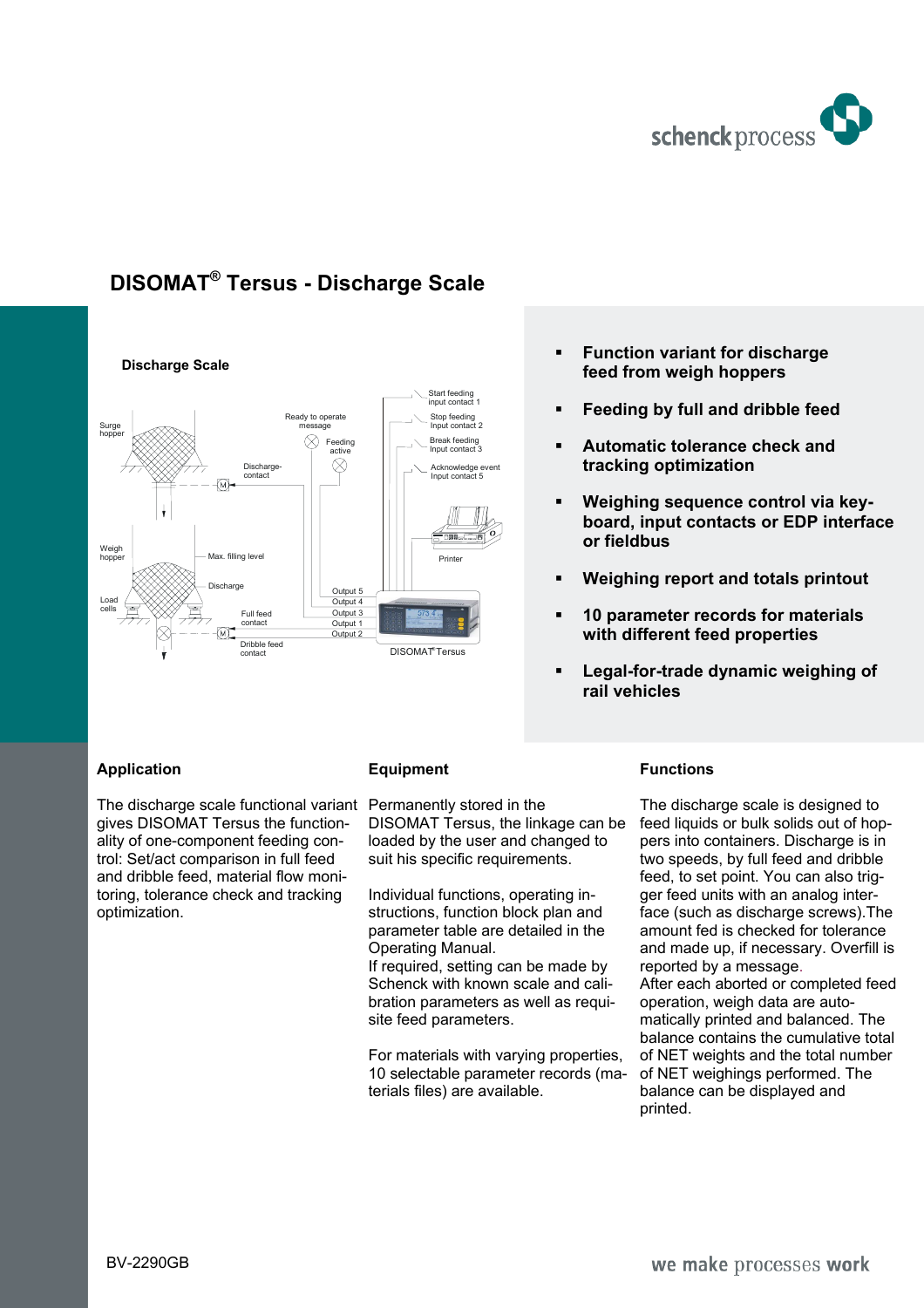#### **Weighing Sequences**

- Discharge weighing
- Discharge weighing with refill
- Multiple discharge weighings with refilling

### **Function keys**

- Acquire Tare
- **Clear Tare**
- Display Tare
- **Start**
- **Stop**
- Abort
- Print intermediate total
- Print Total / Clear Balance Memory
- Print Repeat
- Select Material / Enter Setpoint
- Set to Zero
- **Test Functions**

#### **Other Menu Tree Functions**

- **Enter String**
- **Key-in Tare**
- Select Fixed Tare
- Single Printout
- **Settings**

#### **Input Contact Assignment**

- 1: Start
- 2: Stop
- 3: Abort
- 4: N.C.
- 5: Acknowledge event

#### **Output Contact Assignment**

- 1: Full Feed
	-
- 3: Refilling
- 4: Ready
- 5: Feeding active

#### 6: N.C.

#### **Printing**

Single printout is preset with Print Pattern 2; totals printout, with Print Pattern 3. Assignment of print pattern to function key can be changed at will, e.g. Single Printout key can also be assigned Print Pattern 1.

The variable print pattern formatting gives the users the possibility to design their own weighing reports. Defaults are as follows:

Print Pattern 1:

One head line and one line for weigh data. A string with product data of up to 30 digits can be entered for each printout. This string remains stored until being overwritten. After each printout a form feed is effected.

Print Pattern 2:

One line for weigh data. String can be entered and remains stored until being overwritten. After each printout a line feed is effected.

Print Pattern 3:

1 line for totals printout without string.

| <b>Print Pattern</b>                                              |  |  |  |
|-------------------------------------------------------------------|--|--|--|
| <b>Single Printout (Print Pattern 1):</b>                         |  |  |  |
| Date Time Cons. (Weigh Weight<br>No. Data)                        |  |  |  |
| 25.02.00 10:45:00 123 1234567890 <123.5kg>B <24.0kg>T <99.5kg>Net |  |  |  |
| <b>Single Printout List (Print Pattern 2):</b>                    |  |  |  |
| 25.02.00 10:45:00 123 1234567890 <99.5kg>Net                      |  |  |  |
| 25.02.00 10:47:00 124 1234567890 <100.0kg>Net                     |  |  |  |
| 25.02.00 11:55:00 150 1234567890 <99.5kg>B                        |  |  |  |
| 25.02.00 12:10:00 151 1234567890 <99.0kg>B                        |  |  |  |
| 25.02.00 12:25:00 152 1234567890 <100.5kg>Net                     |  |  |  |
| <b>Totals Printout (Print Pattern 3):</b>                         |  |  |  |
| 25.02.00 12:30:00 30<br>3001.5kg SU                               |  |  |  |

# 2: Dribble Feed

- 
- 
-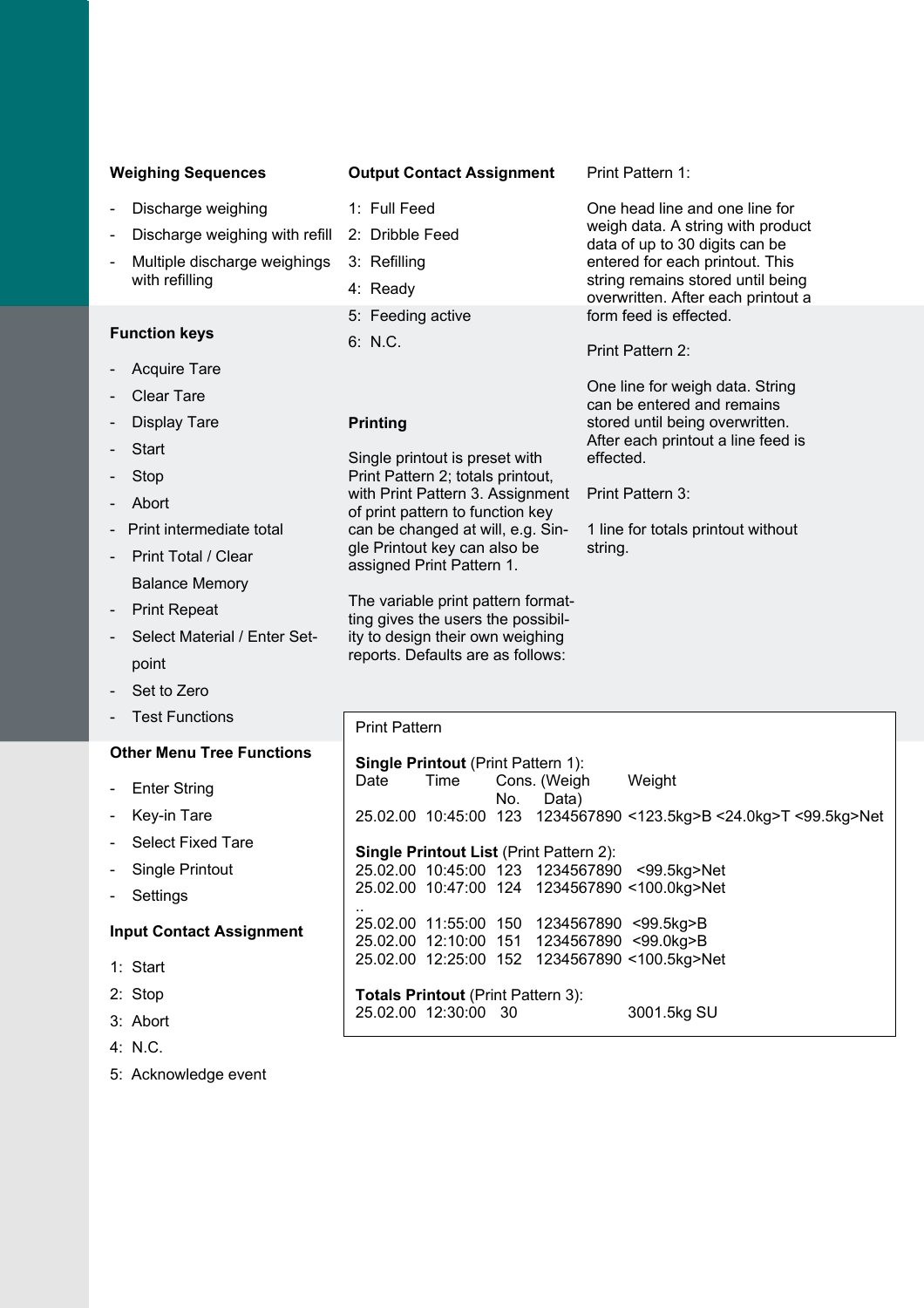| <b>EDP Communication</b>                                                                                                                                                                                                                                                              | <b>Response messages by</b><br><b>DISOMAT Tersus</b>                                                                                                                                                                                                                                                         | <b>Flexibility</b>                                                                                                                                              |
|---------------------------------------------------------------------------------------------------------------------------------------------------------------------------------------------------------------------------------------------------------------------------------------|--------------------------------------------------------------------------------------------------------------------------------------------------------------------------------------------------------------------------------------------------------------------------------------------------------------|-----------------------------------------------------------------------------------------------------------------------------------------------------------------|
| For DISOMAT Tersus, the following<br>EDP transmission procedures are<br>available:                                                                                                                                                                                                    | - Message is processed                                                                                                                                                                                                                                                                                       | Although the Discharge Scale function<br>has been set and supplied, the logical<br>function block system can be used to                                         |
| - SCHENCK Standard procedures<br>(DDP 8 672)                                                                                                                                                                                                                                          | - Command executed<br>- Command executed, send data to<br><b>EDP</b>                                                                                                                                                                                                                                         | the full extent. The discharge scale<br>can be matched to new requirements<br>or replaced by a totally different func-<br>tion. This can be performed using the |
| - SCHENCK Poll procedures<br>(DDP 8 785)                                                                                                                                                                                                                                              |                                                                                                                                                                                                                                                                                                              | DISOMAT Tersus keyboard or, even<br>more convenient, on PC using the<br>DISOPLAN software tool.                                                                 |
| - SIEMENS 3964 R (DDP 8 782)<br>- SIEMENS 3964 R for SIMATIC<br><b>S5/S7</b>                                                                                                                                                                                                          | <b>Messages Initiated by</b><br><b>DISOMAT Tersus</b>                                                                                                                                                                                                                                                        |                                                                                                                                                                 |
| DISOMAT Tersus caters for a fixed<br>set of commands that can be ad-<br>dressed by the EDP programmer, if<br>required. Eligible commands, mes-<br>sages and protocols are detailed in<br>the Data Communication Manual.<br>The EDP commands most frequently<br>used are listed below. | - Feeding complete<br>- Feeding interrupted<br>- Weight at standstill<br>- Cyclic weight<br>- Taring complete<br>- Zeroing complete<br>- On the "Print With EDP Copy" com-<br>mand, DISOMAT Tersus acknowl-<br>edges successful printout in form of<br>a message that can widely be con-<br>figured at will. | <b>Variants</b><br>For DISOMAT Tersus Weighing Ter-<br>minal, see Data Sheet BV-D2273GB.                                                                        |
| <b>Typical EDP commands:</b><br>- Tare                                                                                                                                                                                                                                                | <b>Fieldbuses</b>                                                                                                                                                                                                                                                                                            |                                                                                                                                                                 |
| - Clear tare<br>- Preset tare value<br>- Set to zero<br>- Request single weight<br>- Request weight at standstill                                                                                                                                                                     | In addition to the serial EDP interfac-<br>ing, DISOMAT Tersus Discharge<br>Scale can also be controlled using the<br>most frequent fieldbus systems.<br>- Modbus<br>- Porfibus DP-V0                                                                                                                        |                                                                                                                                                                 |
| - Request cyclic weight                                                                                                                                                                                                                                                               | - Device Net                                                                                                                                                                                                                                                                                                 |                                                                                                                                                                 |
| - Request balance total<br>- Clear cumulative total<br>- Preset string<br>- Print patterns 1, 2, 3<br>- Print with copy to EDP                                                                                                                                                        | Modbus - TCP (via Ethernet)<br>For details, see System Manual<br>BV-H 2334 and Data Communication<br>Manual BV-H 2359.                                                                                                                                                                                       |                                                                                                                                                                 |